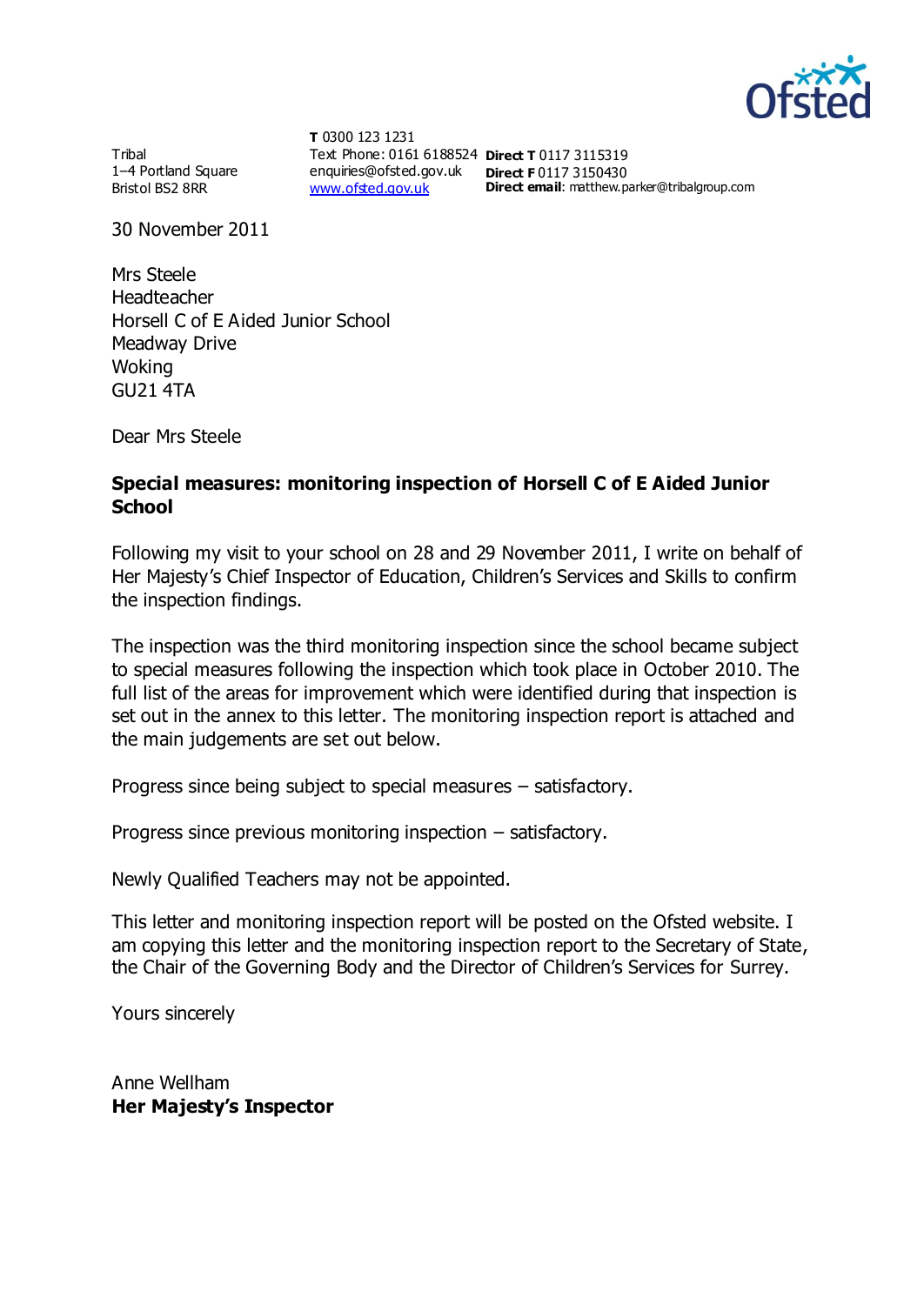

# **Annex**

## **The areas for improvement identified during the inspection which took place in November 2011**

- Accelerate pupils' progress in order to raise their attainment in English and mathematics by:
	- ensuring that the more-able pupils are always given work that challenges and extends them
	- analysing the reasons why girls underachieve in mathematics and implementing consistent teaching strategies that build their confidence and understanding
	- giving pupils more opportunities to write at length independently in order to improve the fluency of their writing.
- Ensure that teaching is consistently good in all year groups by:
	- ensuring all teachers take responsibility for assessing pupils' progress regularly throughout the year and making sure they are on track to meet challenging targets in relation to their initial starting points
	- checking the accuracy of teachers' assessments so that there is wholeschool agreement about levels of attainment and what constitutes good and satisfactory progress
	- eliminating inconsistencies between classes and year groups so that all groups of pupils are given work that challenges and extends their thinking.
- **Increase the effectiveness of leadership, management and governance in** driving improvement by:
	- evaluating all aspects of the school's work with greater rigour
	- giving senior and middle leaders more autonomy and accountability for driving improvement and monitoring pupils' progress
	- involving teachers in checking their pupils' progress from term to term and taking swift action to tackle early signs of underachievement
	- ensuring that the school improvement plan includes precise actions, timescales and measurable targets for improvement so that staff and governors can evaluate the impact of actions taken.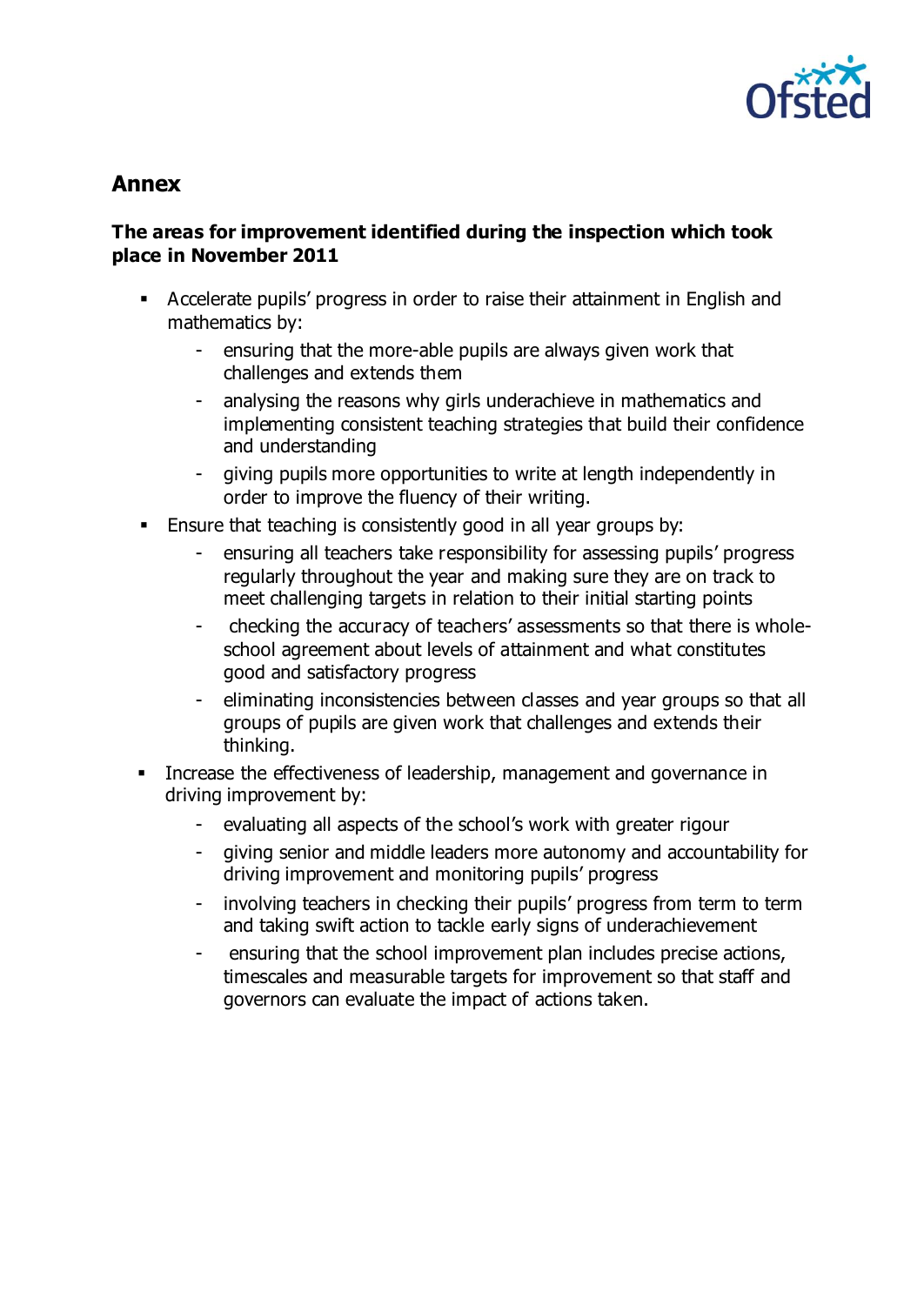

# **Special measures: monitoring of Horsell C of E Aided Junior School**

# **Report from the third monitoring inspection on 28-29 November 2011**

## **Evidence**

The inspector observed the school's work, visited lessons, scrutinised documents and met with the senior leadership team, heads of year, subject leaders, teachers, groups of pupils, four representatives from the governing body, a consultant employed by the school and an Improvement Partner employed by the local authority.

## **Context**

Six new members of staff started the school in September 2011. All are experienced staff recruited from other schools, including a local partner school. Two new members of staff have taken on the roles of heads of year and subject coordinators in English and mathematics. The deputy headteacher's role has been extended to include a responsibility for inclusion across the school. Two new governors have been appointed.

## **Pupils' achievement and the extent to which they enjoy their learning**

The school is continuing to improve and refine its use of assessment information. Systems to track the progress of pupils across year groups and from their starting points are being used with more precision than during the last visit and are being applied more consistently across year groups. Outcomes are now being analysed to target intervention and support that is more sharply focused on underachieving groups and individual pupils. Teachers' assessments and moderation of pupils' attainment in relation to national curriculum levels is more accurate and targets are realistic and increasingly challenging. Heads of year are tracking progress across year groups and are working together to share findings and to develop an accurate view of progress across the whole school. Pupils report that they enjoy the additional daily guided reading and 'maths blast' sessions and these are beginning to have a positive impact on the development of core skills.

Examination results for Year 6 in 2011 show that the gaps between what pupils achieve and what they are capable of achieving are narrowing. Higher- and middleability pupils are not making sufficient progress, particularly in mathematics. Girls' achievement in mathematics has improved. Expected progress in mathematics is slightly below national levels for boys and girls. The progress of pupils with special educational needs and/or disabilities is in line with their peers as they receive good quality support from additional adults to sustain their learning. The achievement of pupils who speak English as an additional language, especially those at the more advanced stages of learning English, is not evaluated robustly.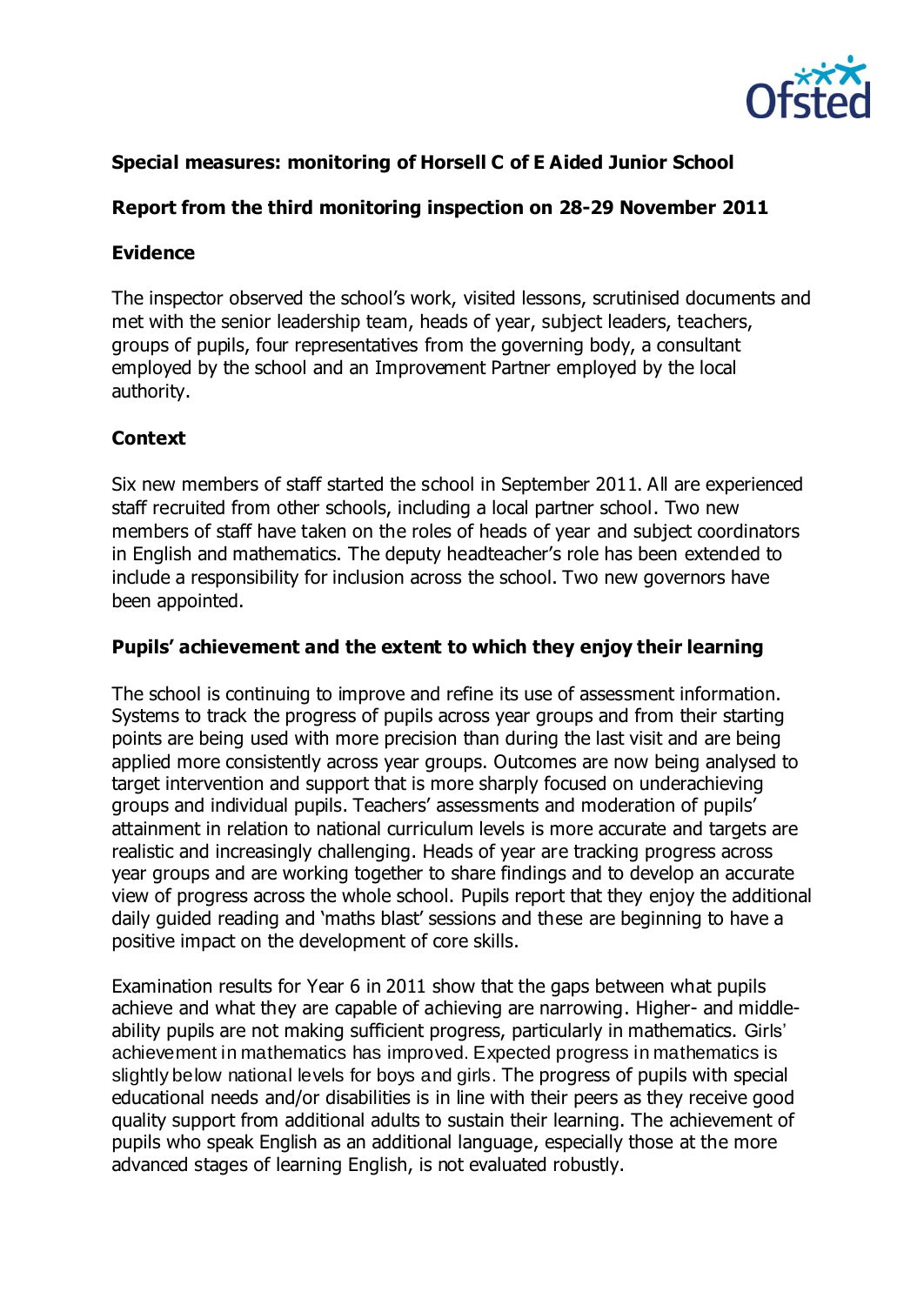

Progress since the last section 5 inspection on the areas for improvement:

 Accelerate pupils' progress in order to raise their attainment in English and mathematics – satisfactory.

#### **Other relevant pupil outcomes**

Behaviour around the school and in the majority of lessons makes a strong contribution to learning. Pupils attend school regularly; they report that they enjoy lessons and feel very safe. They contribute well to the school community.

#### **The effectiveness of provision**

The majority of teaching observed during the inspection was satisfactory, with a higher proportion of good teaching than during the last visit. There is a more purposeful atmosphere amongst the staff and a strong commitment to continue improving. Teachers and additional adults are planning collaboratively and sharing good practice. This is developing a collective understanding of what good or better teaching looks like and how this leads to effective learning. Teachers are receiving precise and meaningful feedback and training is being focused on their identified priorities for development. The quality of learning in lessons is improving because pupils are engaged in appropriate activities and time is not wasted. Pupils are keen to learn and apply themselves well. Planning is matching tasks and activities more accurately to the different abilities and interests of the pupils, although this is not yet consistent in all lessons. Teachers are providing opportunities for pupils to talk to each other effectively in most lessons, although occasionally too much time is spent discussing a question that interrupts the flow of the lesson. Teachers have improved their questioning skills so that pupils are asked to explain or justify their responses and to take account of other pupils' views. More opportunities are being provided for extended writing. Spelling is weak across the school, which has an impact on performance in writing. Although pupils are able to articulate and use complex vocabulary, there is limited support in identifying, practising and applying subjectspecific words during lessons. Teachers are marking pupils' work regularly and where comments are focused on how to improve learning, pupils are responding well.

Progress since the last section 5 inspection on the areas for improvement:

Ensure that teaching is consistently good in all year groups – good.